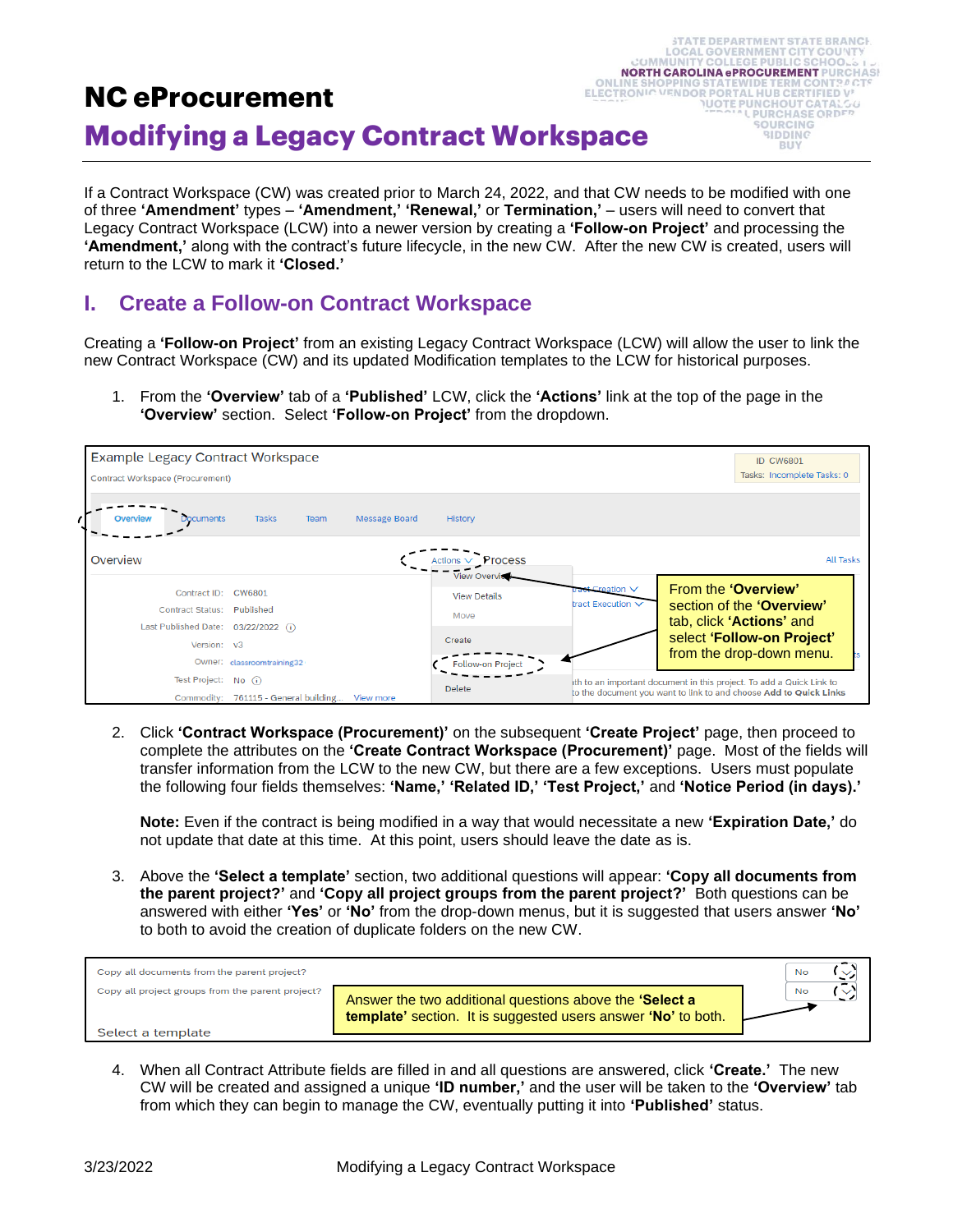## **II. Manage and Publish Follow-on Contract Workspace**

Before updating the new Follow-on Contract Workspace (CW) from **'Draft'** to **'Published'** status, the user should update the **'Expiration Email Recipients'** and load any existing contract documentation.

- 1. On the **'Overview'** tab of the new CW, scroll down to the **'Contract Term Attributes'** section and click **'Actions,'** then select **'Edit Term Attributes'** from the dropdown.
- 2. On the **'Edit Contract Attributes'** page, add any additional users beyond the **'Project Owner'** to the **'Expiration Email Recipients'** or **'Notice Email Recipients'** fields. Users who were in these fields on the Legacy Contract Workspace (LCW) do not automatically transfer over to the new CW. When all desired users have been added, click **'OK.'**

| <b>Edit Contract Attributes</b>     |                                                                                                                                                                 | Cancel<br>OK             |
|-------------------------------------|-----------------------------------------------------------------------------------------------------------------------------------------------------------------|--------------------------|
|                                     | Make any necessary changes to the Contract Term Attributes by changing the appropriate field below. The Effective Date is the date after which, the contract is | More                     |
| Effective Date: *                   | 07/01/2019<br>  前<br>$\odot$                                                                                                                                    |                          |
| Expiration Date: *                  | <b>EEE</b><br>$\odot$<br>06/30/2022                                                                                                                             |                          |
| <b>Expiration Email Recipients:</b> | (no value)                                                                                                                                                      |                          |
| <b>Email Notification:</b>          | days before contract expiration date.<br>First sent<br>-30                                                                                                      | Add users other than the |
|                                     | Reminder sent every<br>days.                                                                                                                                    | 'Project Owner' to the   |
| Notice Period(in days):             | $\odot$<br>120                                                                                                                                                  | 'Expiration Email' and   |
| <b>Notice Date:</b>                 | $03/02/2022$ (i)                                                                                                                                                | 'Notice Email' Recipient |
| <b>Notice Email Recipients:</b>     | (no value)                                                                                                                                                      | fields if needed.        |
| <b>Notice Email Notification:</b>   | days before contract notice date.<br>First sent<br>30                                                                                                           |                          |
|                                     | Reminder sent every<br>days.                                                                                                                                    |                          |

- 3. Navigate to the **'Documents'** tab and add any important documents from the Legacy Contract Workspace, such as the existing executed contract document, into the **'Contract Document'** folder.
- 4. There is no need to add any users to the **'Team'** tab unless the CW is protected by **'Access Control.'** If that is the case, add the appropriate **'P&C Service Team'** to the **'P&C Approver'** group.
- 5. When all updates have been made, navigate back to the **'Overview'** tab, scroll down to the **'Contract Attributes'** section, and click **'Actions.'** From the ensuing drop-down menu, select **'Publish.'**

# **III. Create an 'Amendment'**

The Follow-on Contract Workspace is needed to utilize the document templates and **'Tasks'** available to the user once an **'Amendment'** is initiated.

1. On the **'Overview'** tab, scroll down to the **'Contract Attributes'** section and click **'Actions.'** From the ensuing drop-down menu, select **'Amend.'**

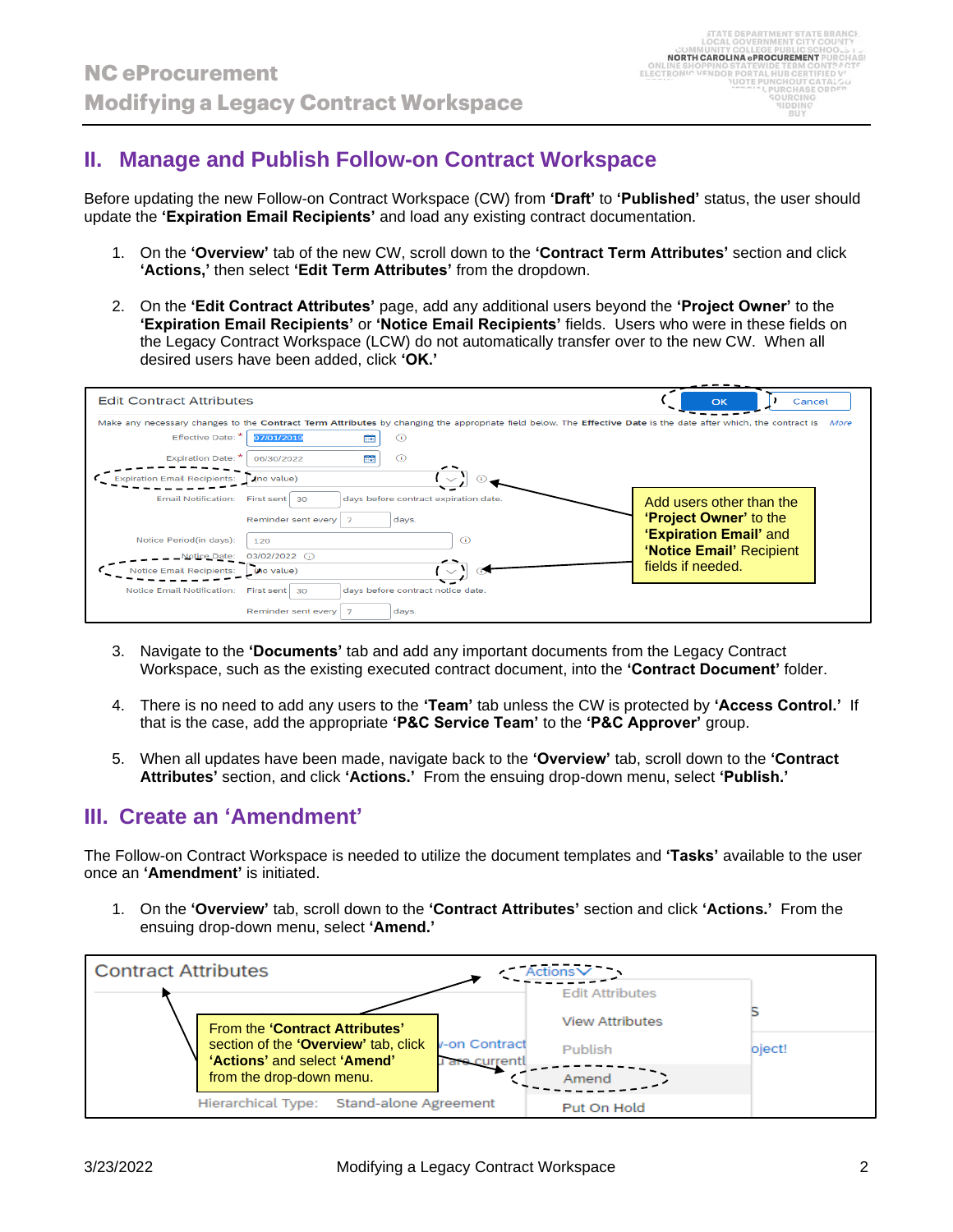2. On the next page, select the **'Amendment Type'** from the drop-down menu and add a comment regarding the reason for the **'Amendment.'** Click **'OK'** and the **'Overview'** tab will display.

**Note:** An **'Amendment Type'** of **'Amendment'** should be selected if the user wishes to negotiate an **'Extension'** to the current terms of the contract.



- 3. Process the **'Amendment'** in a normal fashion. For more guidance on handling an **'Amendment,'** please consult the **['Modifying a Contract Workspace'](https://eprocurement.nc.gov/media/416/open)** job aid.
- 4. Once all requisite changes including an updated **'Expiration Date'** approvals, and signatures have been completed, return to the **'Overview'** tab, click **'Actions'** in the **'Contract Attributes'** section, and select **'Publish'** from the drop-down. The Contract Workspace will revert to **'Published'** status and cannot be edited until another **'Amendment'** is initiated.

| <b>Contract Attributes</b>                                                                                                               |                         | Actions∨<br><b>Edit Attributes</b>                        |        |
|------------------------------------------------------------------------------------------------------------------------------------------|-------------------------|-----------------------------------------------------------|--------|
| Select 'Actions' from the drop-down<br>menu in the 'Contract Attributes'<br>section then click 'Publish' to<br>finalize the 'Amendment.' | -on Contract<br>reement | <b>View Attributes</b><br>Publish<br>Amend<br>Put On Hold | oject! |

# **IV. Mark the Legacy Contract Workspace 'Closed'**

Once the Follow-on Contract Workspace is in a **'Published'** status after the **'Amendment'** process is complete, users will go back to the Legacy Contract Workspace and mark it **'Closed'** to eliminate any duplicate notifications or confusion in reporting or contract management.

1. On the **'Overview'** tab, click the link to the Legacy Contract Workspace beneath **'Predecessor Project.'**